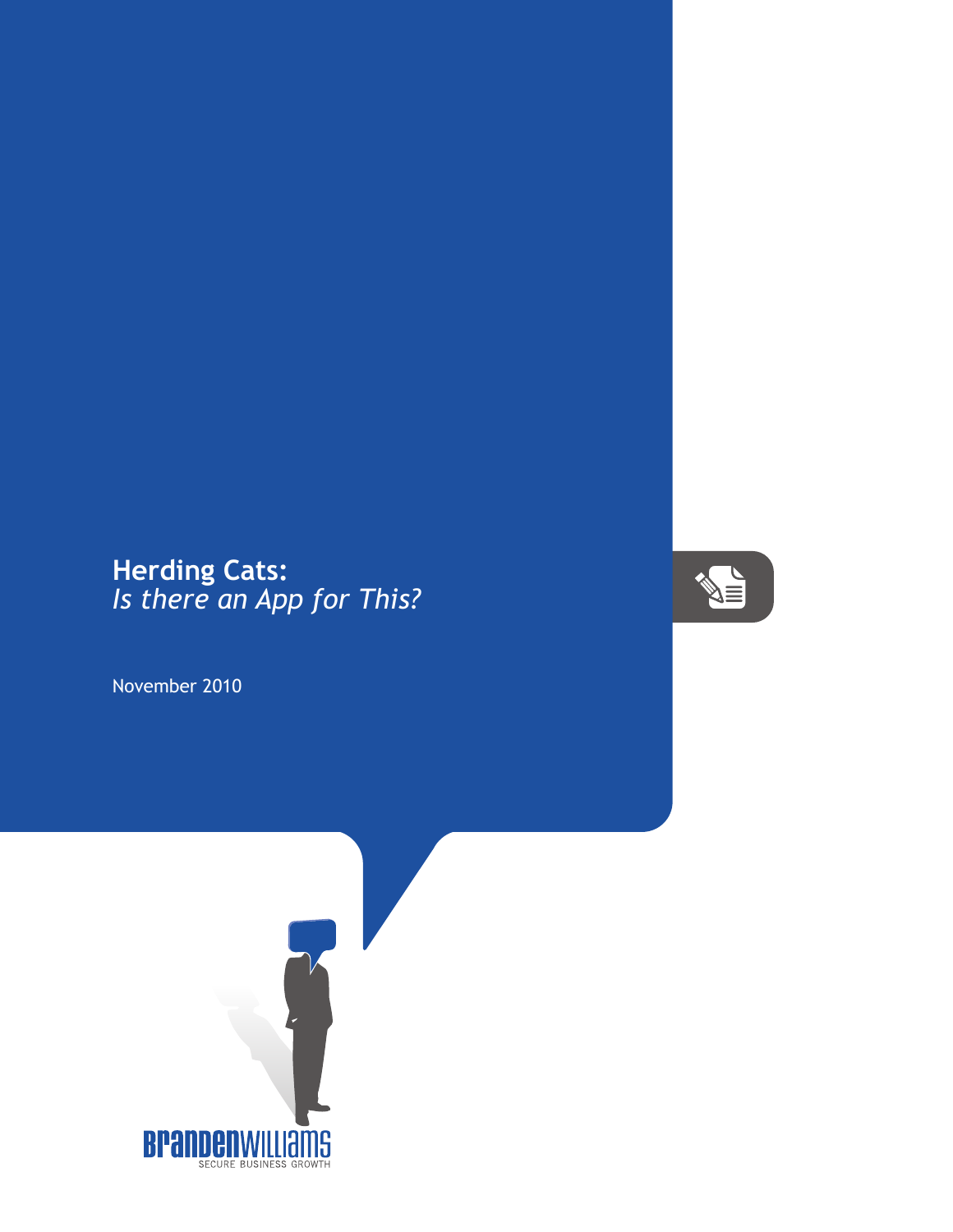Take a brief look at your mobile phone. Is it a smart phone? Does it have web access or an application store? Chances are, not only is it a smart phone with some kind of application store<sup>1</sup>, but you are probably using more data services now than you did one year ago. It's not by accident either, these devices are becoming more powerful, the apps more user friendly and numerous, and the multitude of ways to get data typically includes both cellular data and Wi-Fi. At any rate, the device will most likely have some kind of IP address on it, making it reachable by other devices.

When you are using cellular data, your device may be more protected from the internet and bad guys, but if you pop on Wi-Fi at your local cafe, anyone else on that network can interact with your device. Many smart phones store much more data than you might expect, which really makes the most serious vulnerability the theft or loss of the device itself. "So what?" someone might say. "I don't care if someone can see what apps I have on there or answer my phone." But what if those apps are mobile banking applications that are storing your credentials instead of purging them?

Hopefully the red lights and sirens are at full tilt now.

Businesses are pushing more and more customer interactions to self-service models like web and mobile applications. If you told me three years ago that I would be able to pay a bill from my smart phone using my bank's free application I would have called you a delusional optimist. If you told me that ten years ago, I would have called you a nutjob. But it's a reality, isn't it? Even smaller banks and credit unions<sup>2</sup> have joined the ranks of the big banks to provide this level of customer interaction. Not that I trust a big bank any more than I would a small bank when it comes to my security, but I do know that big banks have more staff and manpower to watch over these applications when compared to a small bank. And yet I am positive that even apps from small banks have been installed on more than one smart phone, and are probably in use daily.

How long will we have to wait before we see targeted attacks against certain applications? Every major mobile platform has lived through a severe vulnerability exposure over the last two years, so we know that the bad guys have started to look at them.

And companies are paying attention.

My company was recently hired to do an analysis and penetration test against an application for a popular mobile platform. Three years ago, an expense like this showing up on a P&L might cause someone to undergo a forced career change. But today, it's seen as part of the due care that a company takes for legal defensibility.

If you went to BlackHat this year, you probably noticed attacks focusing on applications, browsers, and mobile devices. If you didn't, you missed some cool and some scary attacks. Now when I hear people telling me that they do all their web browsing in destructible virtual machine appliances, I don't see them as paranoid. Well, ok, maybe a little paranoid, but also taking responsibility for their credentials in a way that would help prevent bad things from happening.

## **FOOTNOTES**



*<sup>1</sup> Or marketplace, I love you too Droid.*

*<sup>2</sup> Fun experiment, take your device and search for "credit union" in your application store/marketplace.*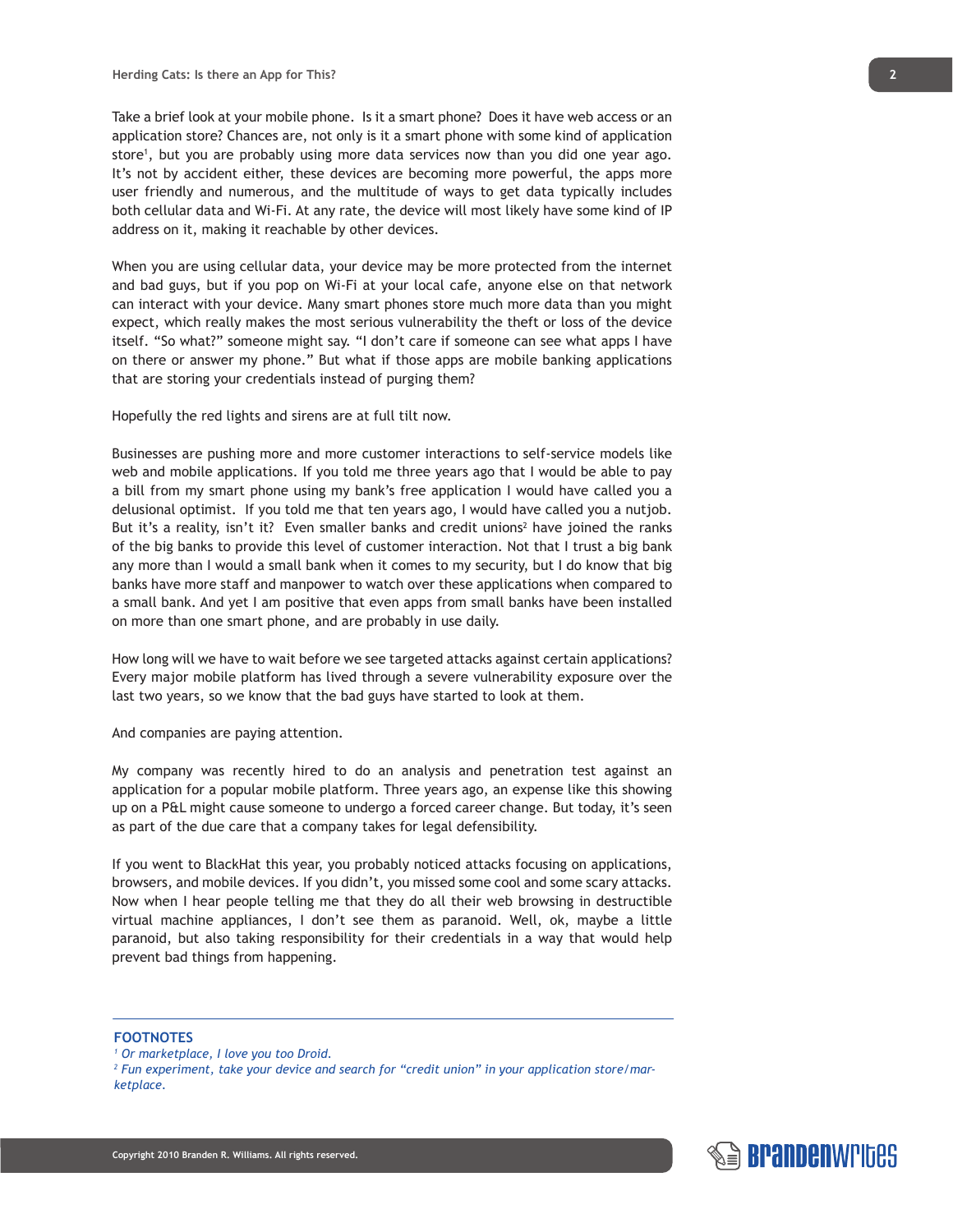Remember, as security professionals, it is OUR JOB to make sure that the business understands and addresses the risks associated with using technology as a medium for customer interaction. Be it regular testing of controls<sup>3</sup>, code reviews, secure code training, or spreading liability around through contracts, we must ensure that we protect our stakeholders. Is a Draconian approach to security required to make this a reality? No, and it wouldn't help our overall charge of securing the enterprise. But a meaningful approach, commensurate with the risk of loss or breach of the data, is what we must drive forward.

*3 And GOOD testing here, folks. Not checkbox audit testing.*